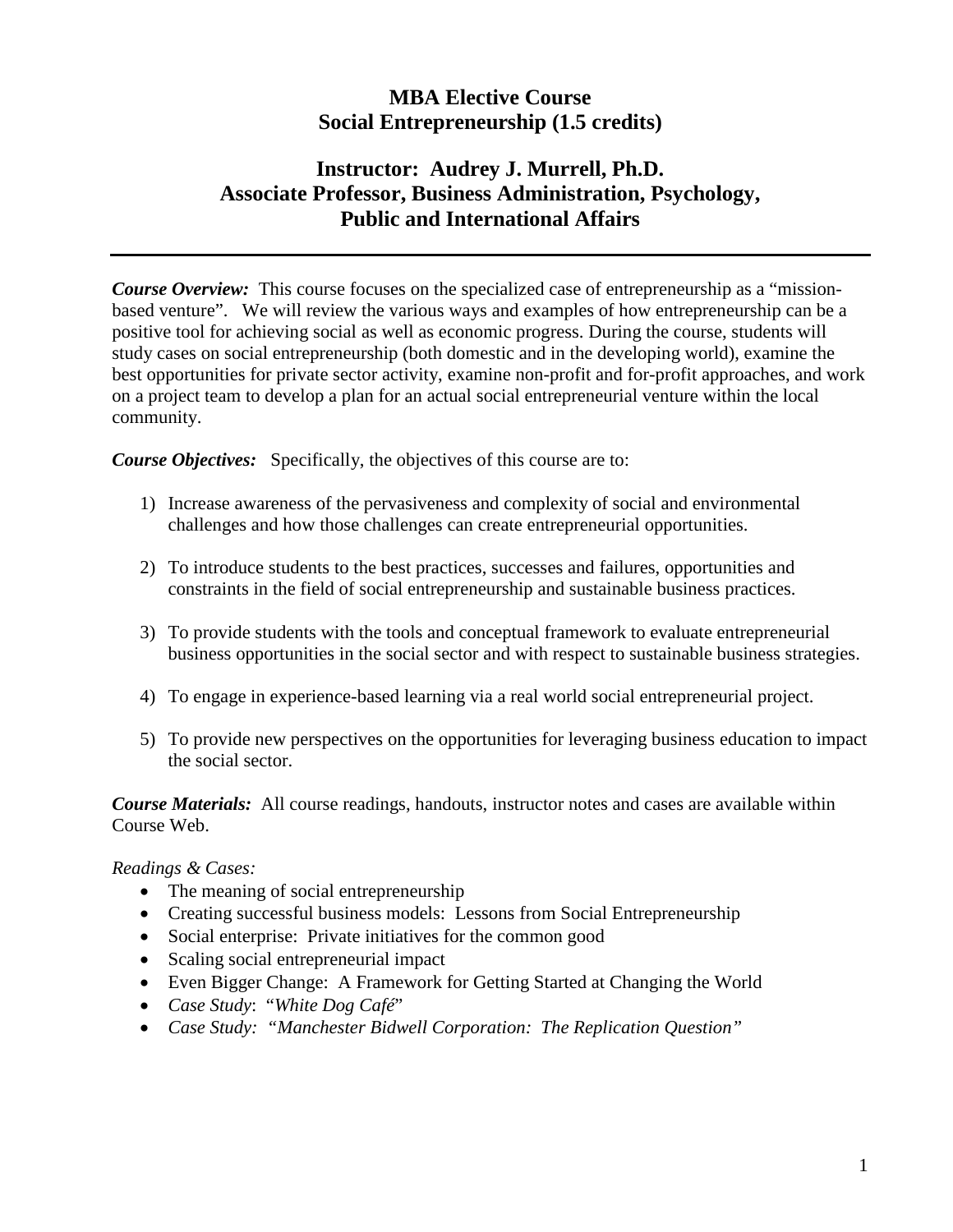#### *Course Evaluation:*

There are three (3) components that will be used to evaluate your performance in the course:

#### **1. Individual Case Analyses (40%):**

Submit a 3-5 page case analysis that outlines your reflections and perspectives on the following key issues:

- What are the key lessons learning from the case on the issue of social entrepreneurship? teams?
- What should this organizational consider in moving forward toward more effective create sustainable impact?
- How does the situation facing this organization provide insight to the opportunities and challenges facing firms and individual entrepreneurs considering social ventures?

#### **2. Social Entrepreneurship Team Proposal & Presentation (40%):**

Students will be assigned to a project team at the beginning of the semester. Goals for the project are two-fold: (1) develop a proposal and five (5) minute "pitch" presentation for a meaningful social entrepreneurship project activity based on an external client as identified by the instructor and; (2) demonstrate the understanding and application of course content material to the assigned project and its deliverables. Due dates for all assignments are provided on the course outline and schedule.

# **3. Individual Class Participation (20%):**

The final component of your performance evaluation is your contribution to class discussions. Please prepare your class readings and assignments before each session so that you may fully participate in our discussions. Some materials such as exercises, short case discussions or other pre-class preparation may be necessary and counted as identified by the instructor. If for some reason you cannot attend class, please let the instructor or the program coordinator know in advance**.**

#### **MAKE-UP AND ATTENDANCE POLICIES**

Class attendance is an essential part of the interactive learning that takes place in this course. In addition, many of the discussions and exercises require you to interact within your assigned teams. Please notify the instructor 24 hours prior to the scheduled class of any absences. Only absences for personal illness and/or medical emergencies will be considered excused absences. Make-ups for any assignments are provided only with verified family and/or medical *emergency* and must be taken within one week of the end of the class/term. Incomplete (I) grades are given for health/medical emergencies only and must be approved by the instructor prior to the final class session.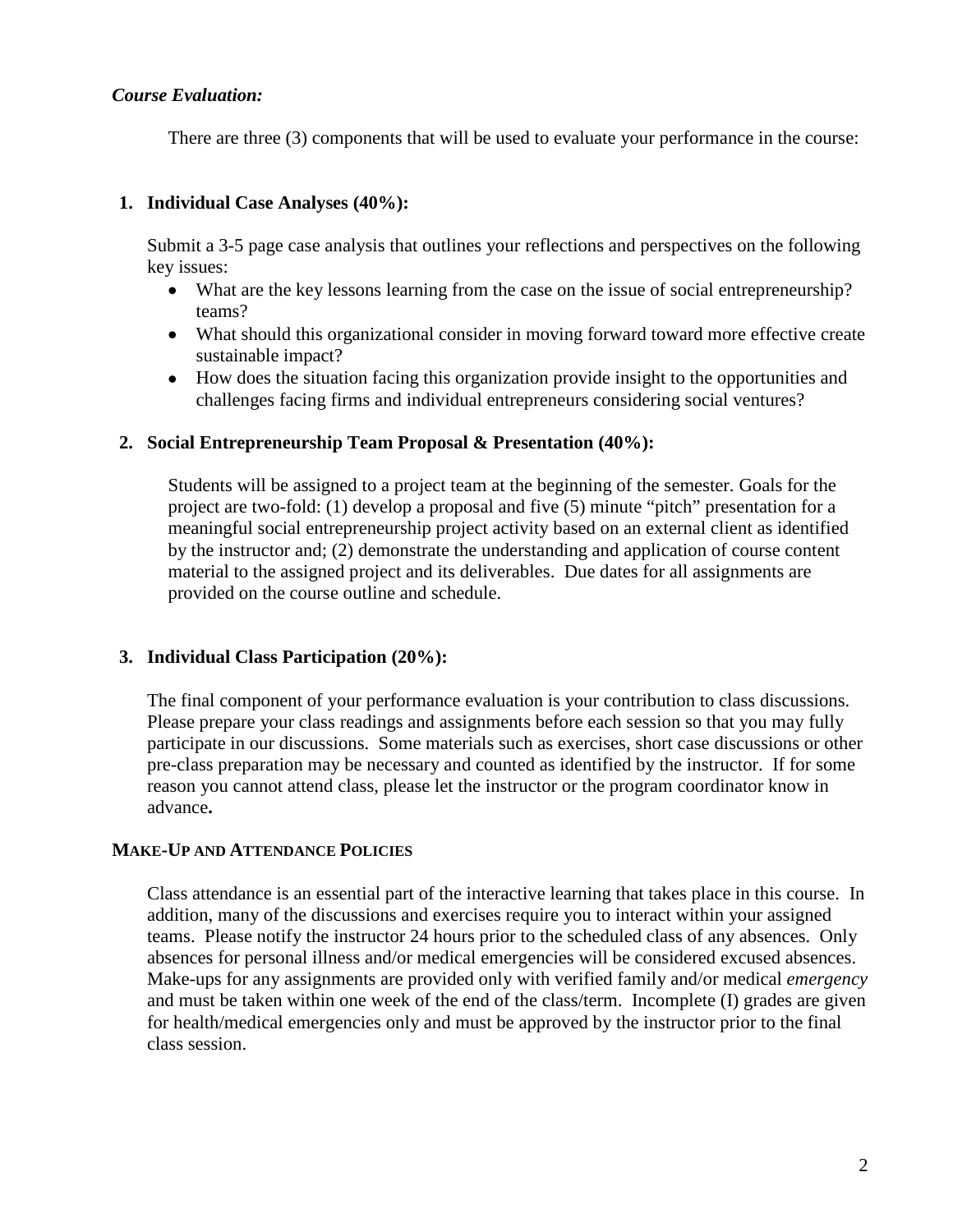## **COURSE GRADING**

The following grading scale will be used to compute your final letter grade for the course.

| $A+ 99-100$   |  | B+ 86-89 C+ 75-78 D+ 65-67 |  |
|---------------|--|----------------------------|--|
| A $95-98$     |  | B 82-85 C 71-74 D 62-64    |  |
| $A - 90 - 94$ |  | B- 79-81 C- 68-70 D- 59-61 |  |

#### **CODE OF ETHICS AND ACADEMIC INTEGRITY**

Any violation of the Guidelines for Academic Integrity will lead to serious consequences. This includes writing of cases and papers as well as exams. Please make sure you are familiar with these guidelines which can be found within Katz Biz Net. If you have any uncertainty about what is acceptable collaboration, please check with the instructor(s).

#### **IMPORTANT UNIVERSITY RESOURCES**

In regard to university policies and resources, first and foremost, students are encouraged to hold me (and any faculty member at this university for that matter) fully-accountable for the detailed specific standards for faculty behavior outlined in such official documents as the university's policy on nondiscrimination, the university policy on sexual harassment, and the university policy on academic integrity. Copies of these policies are available in the MBA main office. In addition to these policies, we are also a tremendous supporter of the efforts and services which are made available to students by the following offices:

. Office of Disability Resources and Services (DRS) (216 William Pitt Union, 648-7890). DRS provides a broad range of support and services to assist students, faculty and staff with disabilities. Such disabilities may include visual impairment, auditory impairment, mobility impairment and "hidden" disabilities, such as ADD, AHD and psychological disabilities.

. Learning Skills Center (311 William Pitt Union, 648-7920) This office offers a range of services which are designed to help students develop their skills in areas such as math, reading, study skills, time management and test taking.

. Writing Center (501 Cathedral of Learning, 624-6556). As a project course, there is a tremendous amount of writing required throughout the term. While the technical aspects of writing re part of the grade, we will not have the opportunity to provide in-depth feedback and coaching in this area. However, the university writing center is an invaluable resource. Students can make appointments to work one-on-one with a person who will give patient assistance and valuable advice on a variety of writing concerns.

University Counseling Center (334 William Pitt Union, 648-7930). The Center's staff is dedicated to assisting students in their pursuit of personal and academic growth, to helping students gain a better understanding and appreciation of themselves, and to supporting students as they make important decisions about their lives. They offer counseling in a range of different areas including stress management, conflict resolution, coping with anxiety, and sexual assault services. Both individual and group counseling is available with trained professionals who respect professional ethics of confidentiality.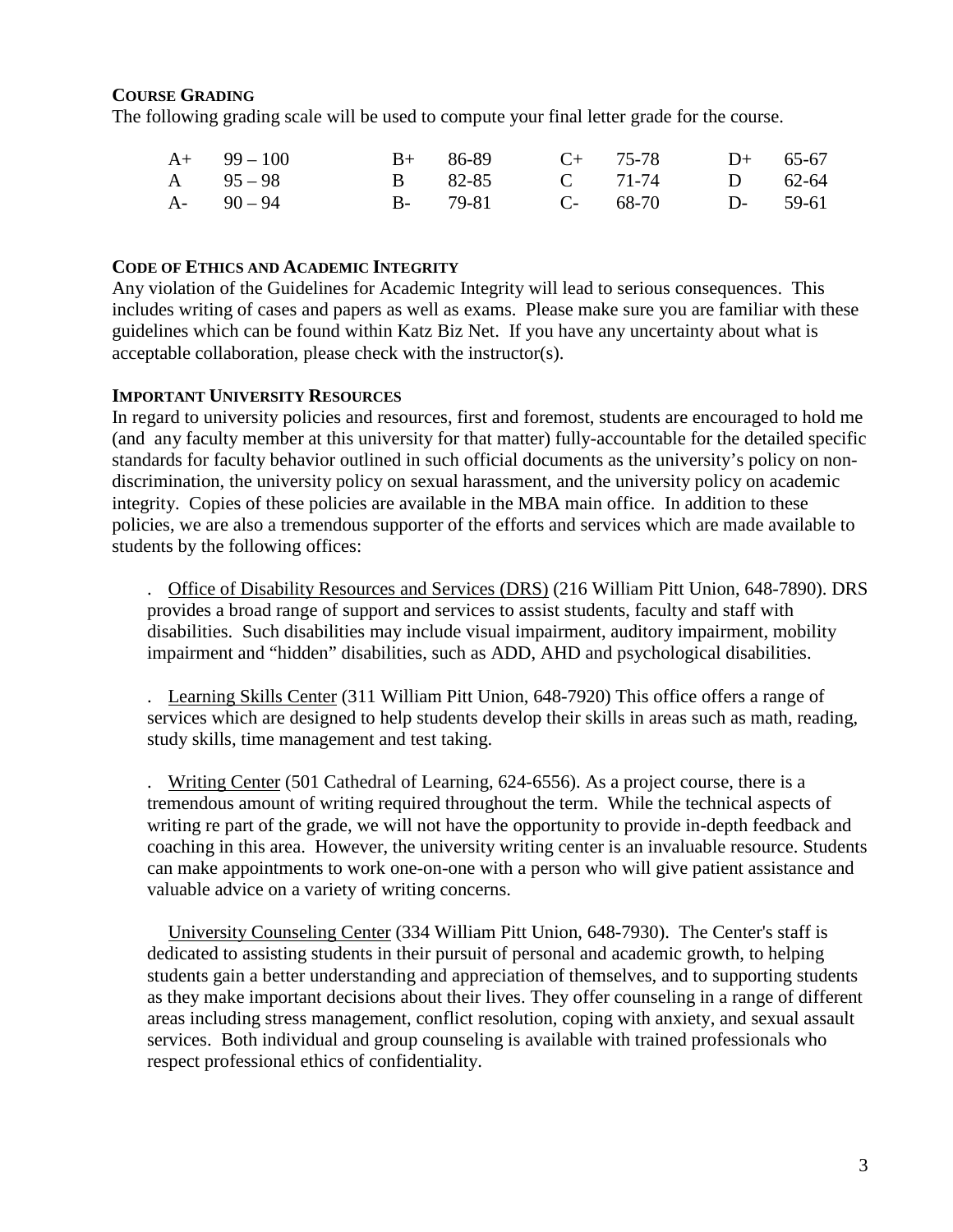# **COURSE OUTLINE, SCHEDULE, READINGS & ASSIGNMENTS**

## **Session 1: Understanding "social entrepreneurship"**

- **Readings:** "The meaning of social entrepreneurship"
- **Assignment:** Discussion of final project and formation of project teams

## **Session 2: Creating value through social entrepreneurial enterprise**

- **Readings:** "Social enterprise: Private initiatives for the common good"
- **Assignment:** *Case Study:* "*White Dog Café*" (*prepare for in-class discussion only*)

## **Session 3: Social entrepreneurship: Private sector perspectives**

- **Readings:** "Creating successful business models"
- **Assignment:** Review project scope of work and progress reports

## **Session 4: Social entrepreneurship: Non-profit and other perspectives**

- **Readings: "**Scaling social entrepreneurial impact"
- **Assignment:** *Case Study*: "*Manchester Bidwell Corporation: The Replication Question*" *(written case analysis due in class)*

#### **Session 5: Social entrepreneurship and sustaining impact**

- **Readings:** "Even bigger change"
- **Assignment:** Practice session for team presentations and overview of project report**s**

#### **Session 6: Team projects and presentations**

• **Assignment:** *Final team project reports and presentations due in class*